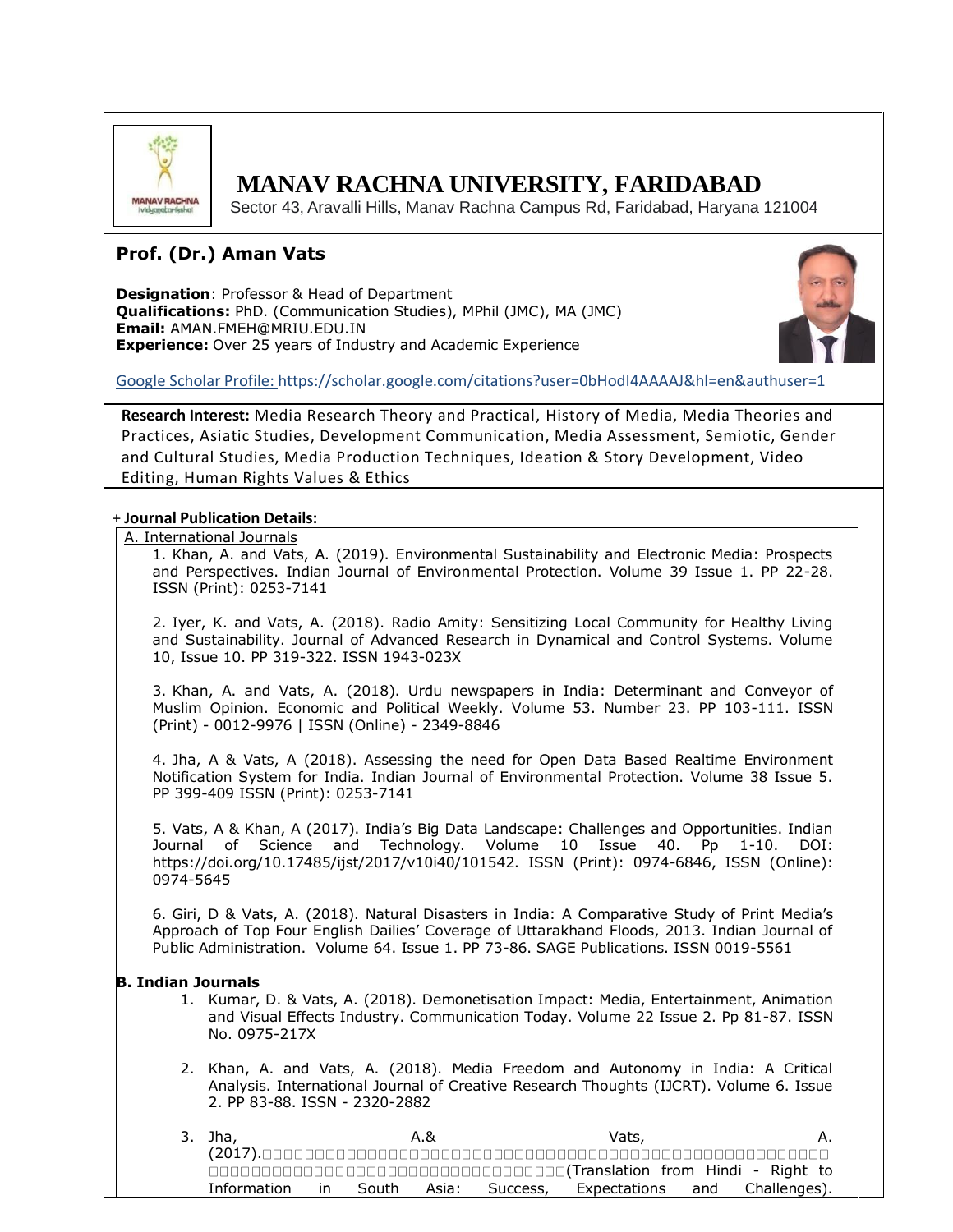(Sanchar Madhyam). (Volume)26. (Issue)3. July-September 2017. PP 23-36. ISSN –2321-2608

- 4. Jha, A.& Vats, A. (2018). Media Advocacy for Charismatic Consensus Building; Policy and Politics in Practice. International Journal of Creative Research Thoughts (IJCRT). Volume 6. Issue 2. April 2018, PP 1134-1140 | ISSN - 2320-2882
- 5. Giri, D.& Vats, A. (2017). Disaster Management and Print Media- Then and Now: A Case Study of Uttrakhand Floods. Communis. Doaba College, Jallandhar, Punjab, India. Volume 4 Issue 8. July 2017. PP 1-26 ISSN (Print): 2348-3601
- 6. Jha, A.& Vats, A. (2017). Tags of Transparency: Analyzing the trends on twitter. Communis. Doaba College, Jallandhar, Punjab, India. Volume 4 Issue 8. July 2017. PP 109-125 ISSN (Print): 2348-3601
- 7. Jha, A. & Vats, A. (2017). Mapping Right to Information in Print: Critical Study of Times of India and Hindustan Times. Modern Research Studies: An International Journal of Humanities and Social Sciences. Volume 4 Issue 2. PP 150-171. ISSN No- 2349-2147.
- 8. Jha, A. & Vats, A. (2017). Delimiting Channel Capacity: A Scrutiny of Challenges and New Developments. Journal of Advanced Research in Journalism and Mass Communication. Volume 4 Issue 3 & 4. PP 14-19. ISSN No- 2395-3810. Digital Object Identifier (DOI):<https://doi.org/10.24321/2395.3810.201704>
- 9. Kumar, D. & Vats, A. (2017). Game Changing Role of Animation and VFX in Indian Cinema. IMS Manthan (The Journal of Innovations). Volume 12 Issue 1. Pp 109-114. DOI: https://doi.org/10.18701/imsmanthan.v12i01.10345. January – June 2017. ISSN No. 0974-7141.
- 10. Rasgotra, G.D & Vats A (2017). Solo with 'her' story in Bollywood: An Analysis. Pragyaan: Journal of Mass Communication. Volume 15 Issue 1. PP 8-17. June 2017 ISSN No – 0974-5521.
- 11. Kumar, D. & Vats, A. (2017). Usefulness of Animation and VFX in TV Advertisements.Communis. Doaba College, Jallandhar, Punjab, India. Volume 4 Issue 8. July2016 & January 2017. PP 45-54 ISSN (Print): 2348-3601
- 12. Kumar, D. & Vats, A. (2016). Cartoon Watching Behaviour in Students of Noida Region, India. Modern Research Studies: An International Journal of Humanities and Social Sciences. Volume 3 Issue 4. PP 916-927. ISSN No- 2349-2147.
- 13. Lal, R. & Vats, A. (2016). Disguised Television Commercial: A Semiotic Approach. Communication Today. Quarterly Journal, Oct-Dec 2016, Volume 18, Issue 4. PP 85-98. ISSN NO- 0975-217X.
- 14. Rasgotra, G.D & Vats A (2016). Girl Power, Films and Femvertising; An in-depth analysis of how the market forces shape and distort the feminist discourse. Lenssight; A Journal of FTII, Pune, October -December 2016. ISSN No – 2395-4604
- 15. Kumar, D. & Vats, A. (2016). Mapping Animation and Visual Effects in Indian Media and Entertainment Industry Opportunities and Threats. An International Journal of Humanities and Social Sciences. Volume 1 Issue 2.
- 16. Lal, R. & Vats, A. (2016). Marked Effect of Media Exposure on Purchase Behaviour of Youngster. Journal of Applied Research and Social Sciences, Kolkata, West Bengal. Vol 3, Number 19, October 2016. PP 29-44. ISSN NO- 2350-1472. Impact factor (SCI) 1.739
- 17. Lal, R. & Vats, A. (2016). Advertising Effectiveness on Television and Attitude of Youth. Ahead International Journal of Recent Research and Review, Bangalore, Vol. 1, Issue 3, September 2016. PP 60-65, ISSN NO- 2456-205X
- 18. Jha, A. & Vats, A. (2016) Media, Mindset and Mandate: Framing Analysis of Newspaper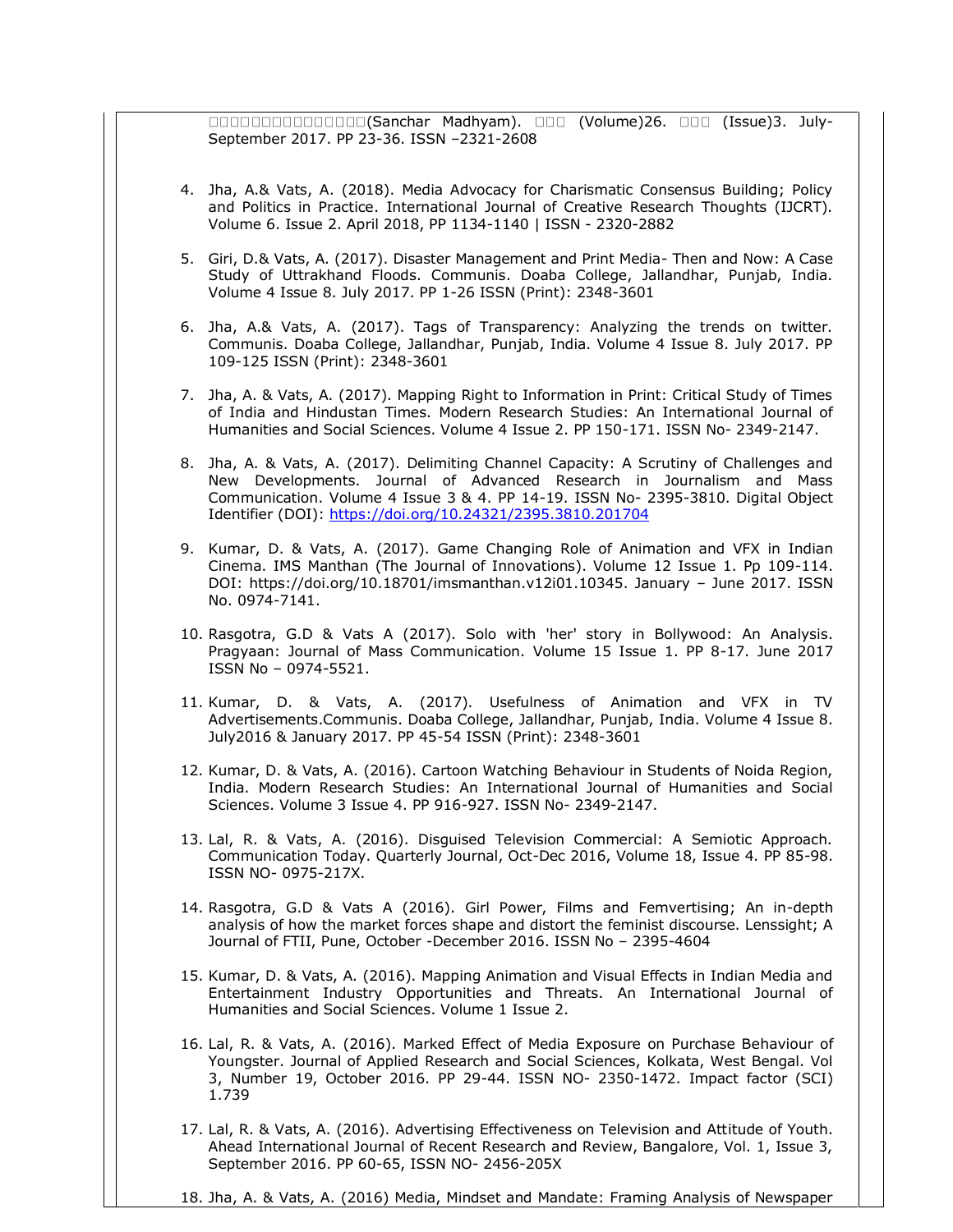Coverage of Delhi Assembly Election 2015. Amity Journal of Media and Communication Studies. Volume 6, Number 1, July 2016. Amity School of Communication AUR, PP 107- 111, ISSN No. 2231-1033

- 19. Lal, R. Vats, A. & Khan SA. (2016) Top of the Mind Awareness Strategy for Advertising Effectiveness. Anusandhanika. Volume VIII Number I, January 2016. Vichaya Educational Trust. ISSN No 0974-200X
- 20. Lal, R. Vats, A. & Khan SA. (2015) An Interdisciplinary Study of Data Mining in Lifestyle Segmentation through Relationship Management. Anusandhanika. Volume VII Number II, July 2015. Vichaya Educational Trust. PP 99 – 104. ISSN No 0974-200X
- 21. Dutta, A. K. & Vats, A. (2015). Effect of Advertising on the Teenage Population of South Delhi. Researcher's Voice. Volume 5 Issue 1, June 2015 – May 2016. Kasturi Ram College of Higher Education. PP 23-35. ISSN No 2231-6310
- 22. Vats, A. (2014). Analysing the Efficacy of Media Mediated Social Welfare Messages: A Study of Phagwara District. Amity Communication Review. Vol. I. No. I. July-December 2014. Amity School of Communication, Amity University Uttar Pradesh. PP 113-115 ISSN No. 2395-101X

#### +**Conference Publications:**

#### **C. INTERNATIONAL CONFERENCE**

- a. 'International Conference on Emerging Media Paradigms (ICEMP)' organized by Amity School of Communication & Amity School of Film and Drama, Amity University Uttar Pradesh from January 9th & January 10th, 2020and presented the paper'Mapping the Fake News: The Indian Media Environment'.
- b. 'International Conference on Emerging Media Paradigms (ICEMP)' organized by Amity School of Communication & Amity School of Film and Drama, Amity University Uttar Pradesh from January 9th & January 10th, 2020and presented the paper'Emerging Social Media Trends in Disaster Management Practice in India'.
- c. International Conference on 'Indian Cinema and Alternate Networks (ICAN2)' organized by DME Media School and Deakin University, Australia from November 16th, 2018 to November 18th, 2018 and presented the paper'From Logic of Sensation to Distribution of Sensible: Identifying the Excitons in Cinema and Senses'. Received the Best Paper Presenter Award for the paper.
- d. 14th Global Communication Association International Conference 'Digital Inbound: Internet Communications and Beyond' hosted by Manipal University Jaipur, Rajasthan, India from October 11th, 2018 to October 12th, 2018 and presented the paper 'Community Radio in the Digital Age: Prospects and the Challenges for India'.
- e. International Conference on 'Emerging Technologies in Education, Science and Business' organized by Academic Research in Science, Engineering, Art and Management Foundation, New Delhi from 8th & 9th October, 2018 and presented the paper 'Community Radio as Force Multiplier of Financial Empowerment for Rural Women: A Case Study of Alfaz-E-Mewat'.
- f. International Conference on 'India and Changing Aspects of News(ICAN2018)' organized by DME Media School, NOIDA from March 9th, 2018 to March 11th, 2018 and presented the paper 'How a Story Sells Well: Identifying Excitons in Mind and Media'.
- g. International Conference "Rethinking the Obvious: The Rhetoric of Development" organized by Miranda House, Delhi University, from 8th and 9th January, 2018 and presented the paper 'Rhetoric of Radical Reforms: Policy, Politics and Charisma of Narendra Modi's Leadership in India' developed jointly with my PhD Scholar.
- h. Attended the International Symposium on Gender Studies "Crossing Borders: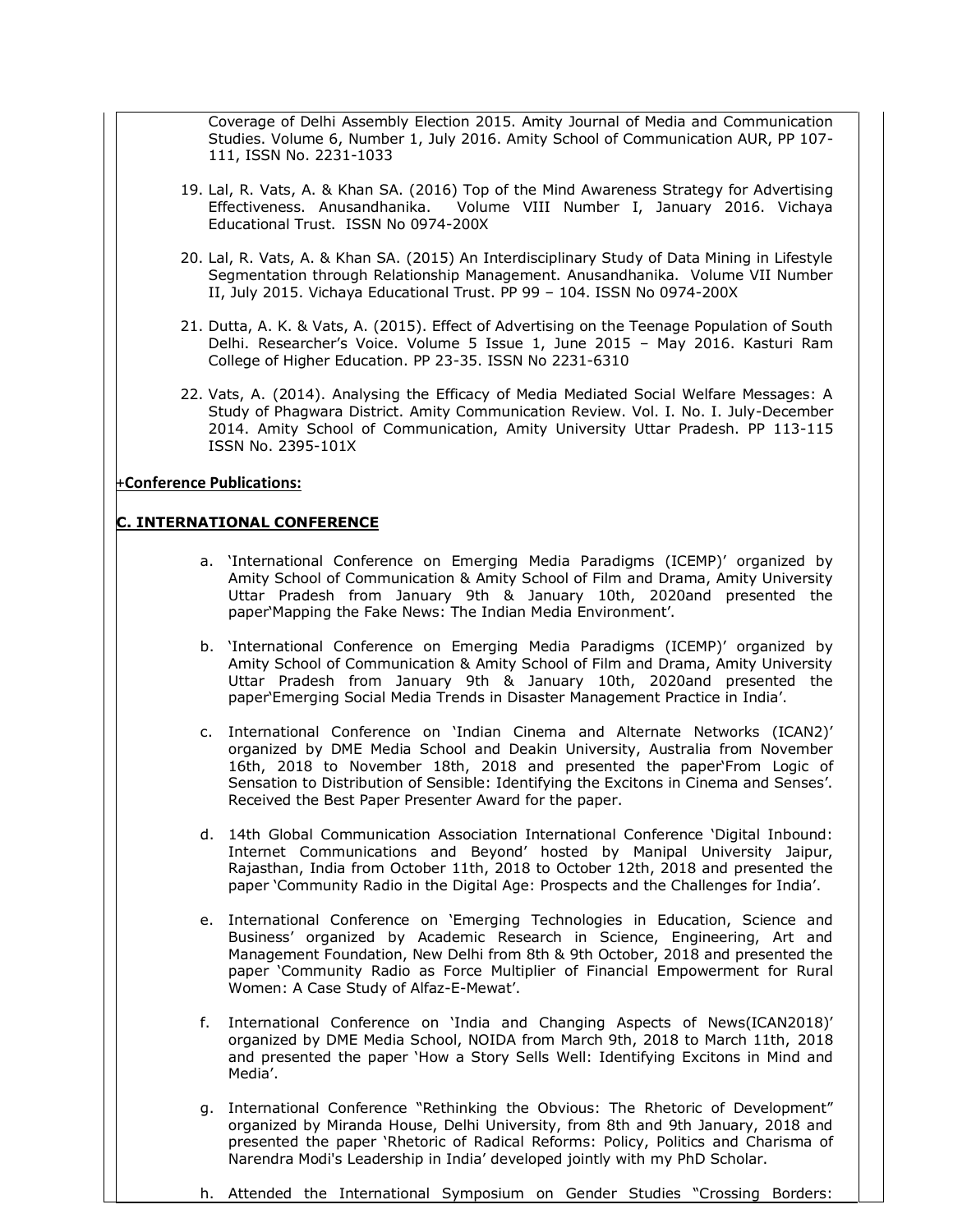Gender, Sexuality and Culture" organized by the Interdisciplinary Research Foundation on 4th March 2017 in London, UK and presented the paper 'Going Solo with 'her'story: Emergence of the Female Led Narrative in Bollywood' developed jointly with my PhD Scholar.

i. Attended "CommCon, 2017" International Conference on "Public Sphere & Ethical Communication in a Democratic Society" organized by Department of Journalism & Mass Communication & Professional Communication, Invertis University, Barielly, from 14th and 15th April, 2017 and presented the paper 'An Analysis on Use of Animation & Visuals Effects in Advertisement' developed jointly with my PhD Scholar. Abstract published in the souvenir

#### **D. NATIONAL CONFERENCE**

- a. 7th National Conference on 'Business Transformation Through Green Growth, Globalisation and Governance' organized by Banarsi Das Chandiwala Institute of Professional Studies, New Delhi on 16th November 2018 and presented the paper 'Economic Liberalisation and Corporatisation of Indian Media'.
- b. National Conference on "Historicizing Indian Television: People, Programs and Processes Post 1990 (HIT:PPP)" organized by Department of Media and Communication Studies, Savitribai Phule Pune University, from 8th to 10th February, 2018 and presented the paper 'How Television Legitimized 'War on Terrorism': Content Analysis of 9/11, 13/12, and 26/11'.
- c. "Divyangs and PMG: A Global Media Perspective" on 10th December, 2017 and presented the paper 'Media Advocacy for Persons with Disabilities (Divyangs): Challenges and Ways Ahead' developed jointly with my PhD Scholar.
- d. Attended National Seminar on 'Recent innovations in Management, Technology, Education and Legislations' organized by Delhi Institute of Rural Development (DIRD) on 12th February 2016
- e. Attended National Seminar on Change in Media Language titled 'Mind Your Language' organized by Delhi Metropolitan Education on 3rd March 2015 and presented a paper "Role of Indian Television News Broadcasting Effecting Mass Motivation".

## +**RESEARCH SUPERVISED:**

| S<br>N<br>0.  | Name of<br>the<br>Scholar     | Title of the Thesis                                                                                                  | Year<br>of<br>Award | the<br>Name<br>of<br><b>Awarding University</b> |
|---------------|-------------------------------|----------------------------------------------------------------------------------------------------------------------|---------------------|-------------------------------------------------|
| $\mathbf{1}$  | Ms Ruhi Lal                   | Effectiveness of<br>lifestyle<br>advertisement on television for<br>brand success among youth of<br>Delhi NCR region | 2017                | <b>Amity University</b><br>Uttar Pradesh        |
| $\mathcal{P}$ | Mr Dharmendra<br>Kumar        | Influence of Cartoon Network<br>on School Students                                                                   | 2018                | Amity University<br>Uttar Pradesh               |
| 3             | D<br>Gauri<br>Ms.<br>Rasgotra | Portrayal of Emancipated<br>Female 'Other Half' in Cinema<br>of the city in BollywoodPost<br>Economic Liberalization | 2018                | <b>Amity University</b><br>Uttar Pradesh        |
| 4             | Amaresh<br>Mr<br>Jha          | RTI:<br>Media<br>Advocacy<br>in<br>Challenges, Threats and<br>the<br>ways Ahead                                      | 2018                | Amity University<br>Uttar Pradesh               |
| 5.            | Ms Dhanashree<br>Giri         | Analysing the role of Mass<br>Media in Disaster Management                                                           | 2019                | <b>Amity University</b><br>Uttar Pradesh        |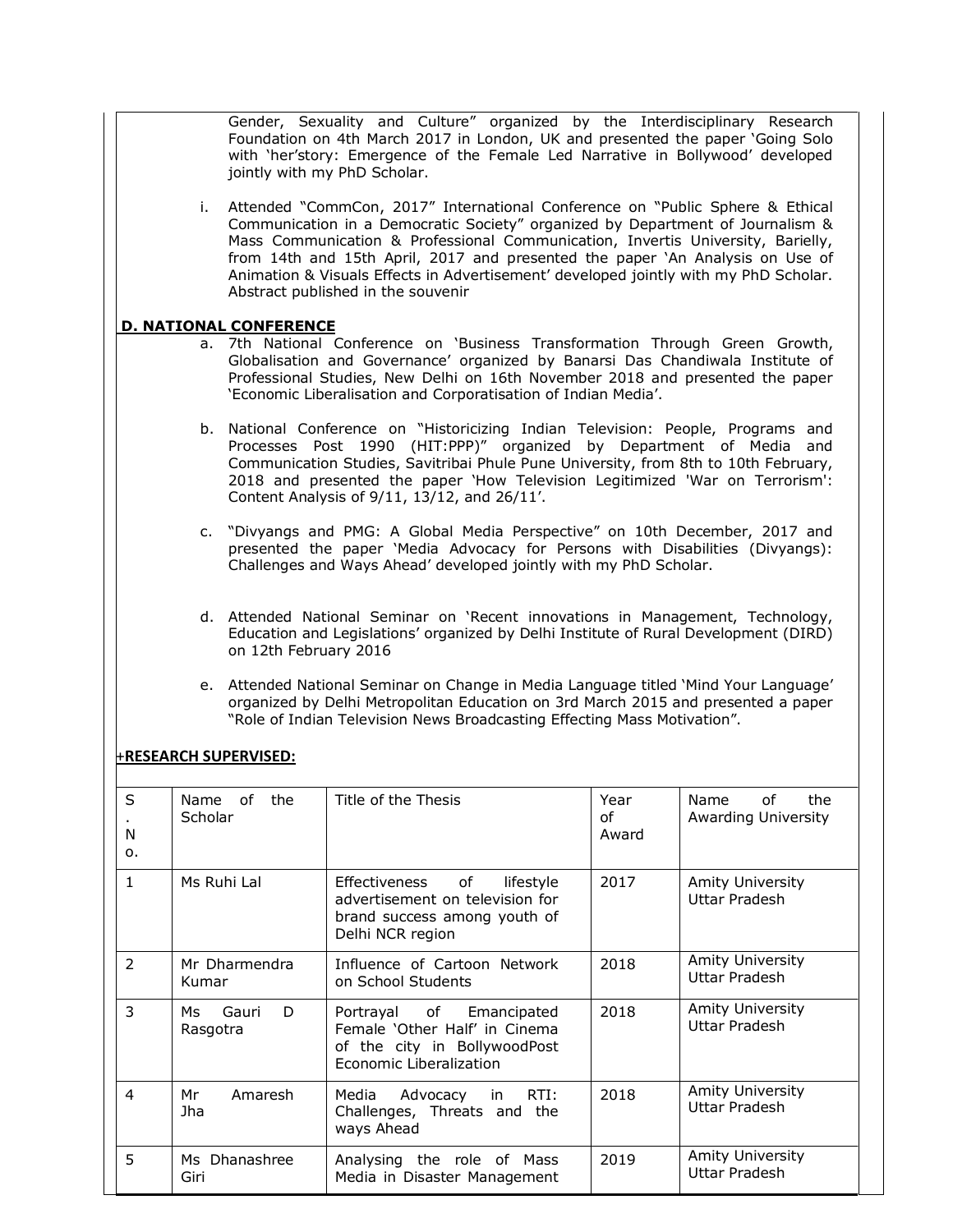|   |            |                                    | in India                                                                                                                                                                                                                                                                                                                                                                                                                                                                                                                                                                                                                                                                                                                                                                                                                                                                                           |      |                                          |
|---|------------|------------------------------------|----------------------------------------------------------------------------------------------------------------------------------------------------------------------------------------------------------------------------------------------------------------------------------------------------------------------------------------------------------------------------------------------------------------------------------------------------------------------------------------------------------------------------------------------------------------------------------------------------------------------------------------------------------------------------------------------------------------------------------------------------------------------------------------------------------------------------------------------------------------------------------------------------|------|------------------------------------------|
| 6 | Mr<br>Khan | Abdullah                           | Corporatisation and Its Impact<br>theMedia<br>Autonomy: A<br>on<br>Study of TelevisionNews 2011<br>$-2015$                                                                                                                                                                                                                                                                                                                                                                                                                                                                                                                                                                                                                                                                                                                                                                                         | 2020 | Amity University<br><b>Uttar Pradesh</b> |
|   |            | +Book/Chapter Publications:        |                                                                                                                                                                                                                                                                                                                                                                                                                                                                                                                                                                                                                                                                                                                                                                                                                                                                                                    |      |                                          |
|   | 1)<br>2)   | Interdisciplinary<br>$07 - 8$      | Giri D., Vats A. (2019) Social Media and Disaster Management in India: Scope and<br>Limitations. In: Al-Masri A., Curran K. (eds) Smart Technologies and Innovation for a<br>Sustainable Future. Advances in Science, Technology & Innovation (IEREK<br>Series<br>for<br>Sustainable<br>https://doi.org/10.1007/978-3-030-01659-3_41. Print ISBN 978-3-030-01658-6. Online<br>ISBN 978-3-030-01659-3. Springer, Cham.<br>Jha, A & Vats A (2018). How a Story Sells Well: Identifying Excitons In Mind and<br>Media. Fake News, Paid News and Media Trials. PP 320-333. Kanishka Publishers<br>New Delhi. ISBN: 9788193448083, 8193448081<br>3) Rasgotra, G.D & Vats A (2017). Erasure and Resurrection: The woman 'Myth' and<br>Fresh Narratives of Women Victory in Bollywood. In: Verma M. &Kalorth N. (eds)<br>Essays on Contemporary Media Theories and Practices. PP 34-45ISBN: 978-93-85657- |      | Development).<br><b>DOI</b>              |
|   |            | + Administrative Responsibilities: |                                                                                                                                                                                                                                                                                                                                                                                                                                                                                                                                                                                                                                                                                                                                                                                                                                                                                                    |      |                                          |
|   | 2.         | Member of Academic Council         | 1. Head of Department (Journalism and Mass Communication), MRIIRS, Faridabad                                                                                                                                                                                                                                                                                                                                                                                                                                                                                                                                                                                                                                                                                                                                                                                                                       |      |                                          |
|   | 3.         |                                    | Chairperson, Departmental Research Committee (DRC)                                                                                                                                                                                                                                                                                                                                                                                                                                                                                                                                                                                                                                                                                                                                                                                                                                                 |      |                                          |
|   |            | 4. Chairman, Board of Studies      |                                                                                                                                                                                                                                                                                                                                                                                                                                                                                                                                                                                                                                                                                                                                                                                                                                                                                                    |      |                                          |
|   |            | 5. Member of Board of Faculty      |                                                                                                                                                                                                                                                                                                                                                                                                                                                                                                                                                                                                                                                                                                                                                                                                                                                                                                    |      |                                          |
|   |            |                                    | 6. Administration and thought leadership for the Department for smooth running of the<br>Activities, Growth and Promotion.                                                                                                                                                                                                                                                                                                                                                                                                                                                                                                                                                                                                                                                                                                                                                                         |      |                                          |
|   |            |                                    | 7. Developing industry and academia network                                                                                                                                                                                                                                                                                                                                                                                                                                                                                                                                                                                                                                                                                                                                                                                                                                                        |      |                                          |

## **+Professional Affiliation:**

- 1. Fellow, Royal Asiatic Society of Great Britain and Ireland
- 2. Associate Member, Institute for Defence Studies and Analyses (IDSA)
- 3. Member, International Association of Media and Communication Research (IAMCR)
- 4. International Member, Association for Education in Journalism and Mass Communication (AEJMC)
- 5. Member, International Sociological Association (ISA)
- 6. Regular Member, International Communication Association (ICA)
- 7. Lifetime Member, All India Communication and Media Association (AICMA)

## **+Expert Talk Delivered**

- 1) Evaluated MPhil Thesis for Department of Communication and Journalism, Gauhati University, Gauhati Assam
- 2) PhD Evaluation for two scholars for the Pacific University, Udaipur
- 3) PhD Thesis Evaluation for one scholar of K R Mangalam University, Haryana
- 4) Since 2016, part of the Extra Curricular Admissions Evaluation Committee of Delhi University
- 5) Attended Annual Convention of Central Information Commission held on 7th & 8th November 2016 at DRDO Bhawan, New Delhi and presented the paper 'RTI as an Instrument of change from Culture of Secrecy to Transparency: Challenges, Threats and the Ways Ahead'
- 6) Conducted Lecture for Career in Mass Communication in Rajkiye Pratibha Vikas Vidhayalya Sector 10 Dwarka on 17th October 2015